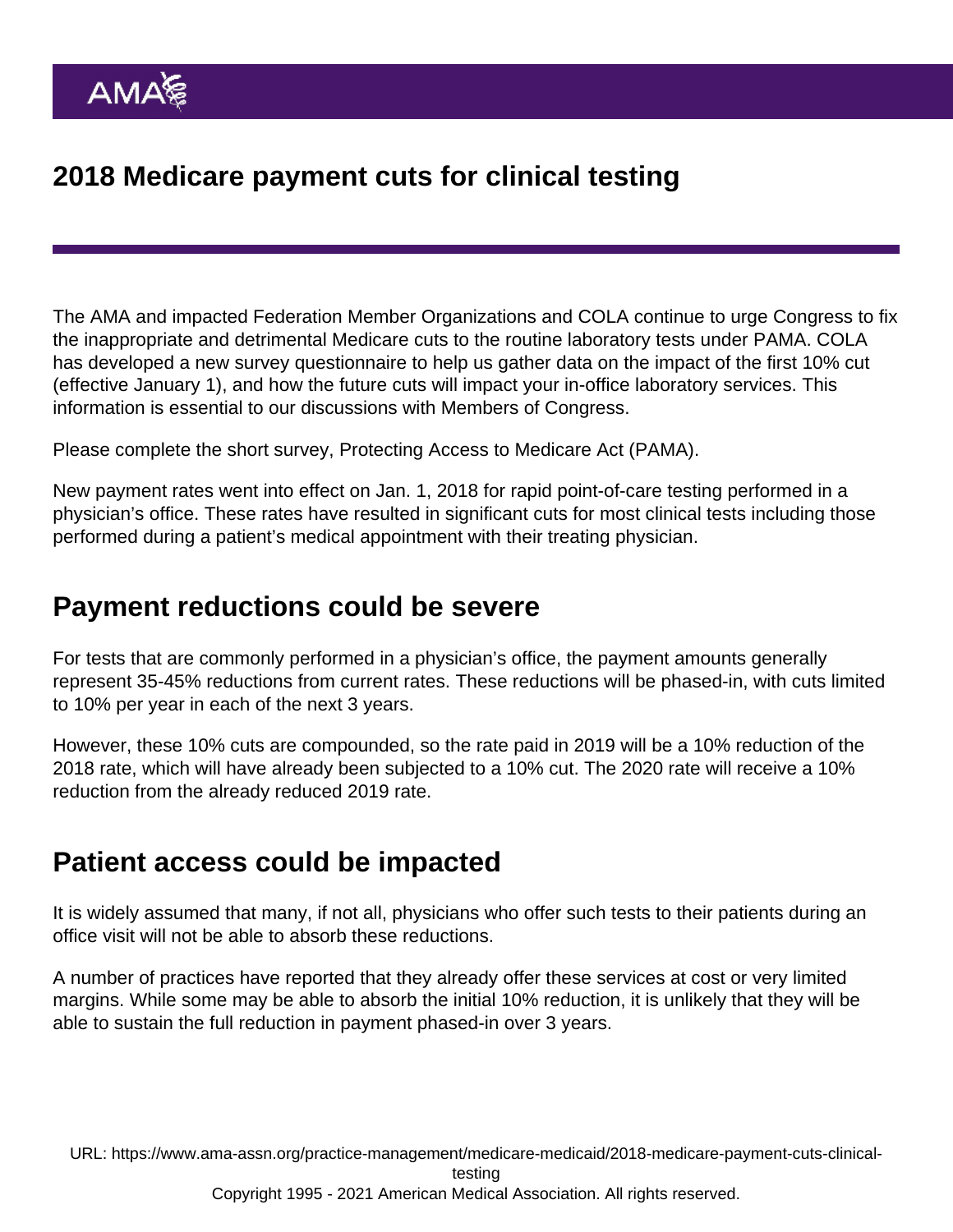Discontinuing this service is unlikely to cause direct financial burdens on practices, but patients will face additional barriers to clinical testing. Patients will have reduced access to testing services, particularly those in rural or other underserved areas.

## Timeline of AMA's commitment to improvement

In 2014, Congress passed the Protecting Access to Medicare Act (PAMA), which requires CMS to implement a new market-based payment system for clinical laboratory testing services paid on the Clinical Laboratory Fee Schedule (CLFS)—this includes payment for rapid point-of-care testing performed in a physician's office.

CMS is currently in the process of implementing these PAMA provisions, which involved extensive data collection in 2016 by certain laboratories including a subset of physician office based laboratories.

#### Validation of data

Due to significant data integrity concerns, the AMA continues to urge CMS to validate the data collected before proceeding to finalize new payment rates. A targeted market-segment survey would also provide CMS, Congress and all stakeholders with a clear understanding of payment differences in different segments of the laboratory market.

The AMA has been working to avert inappropriate payment cuts to clinical testing since the release of the PAMA proposed rule in 2015.

#### Opposition to PAMA

The AMA and Federation opposed passage of PAMA as it was a patch for the sustainable growth rate in April 2014 and physician organizations were advocating for repeal and replace. The clinical laboratory provisions were inserted into PAMA with no debate or public vetting due to advocacy by the clinical laboratory and device manufacturer associations.

The AMA submitted detailed comments to CMS on the proposed rule, indicating the probable adverse impact on Medicare and Medicaid beneficiaries if CMS failed to ensure accurate data was collected reflecting private payer payments in all laboratory settings.

### Partnerships for strategy

URL: [https://www.ama-assn.org/practice-management/medicare-medicaid/2018-medicare-payment-cuts-clinical](https://www.ama-assn.org/practice-management/medicare-medicaid/2018-medicare-payment-cuts-clinical-testing)[testing](https://www.ama-assn.org/practice-management/medicare-medicaid/2018-medicare-payment-cuts-clinical-testing)

Copyright 1995 - 2021 American Medical Association. All rights reserved.